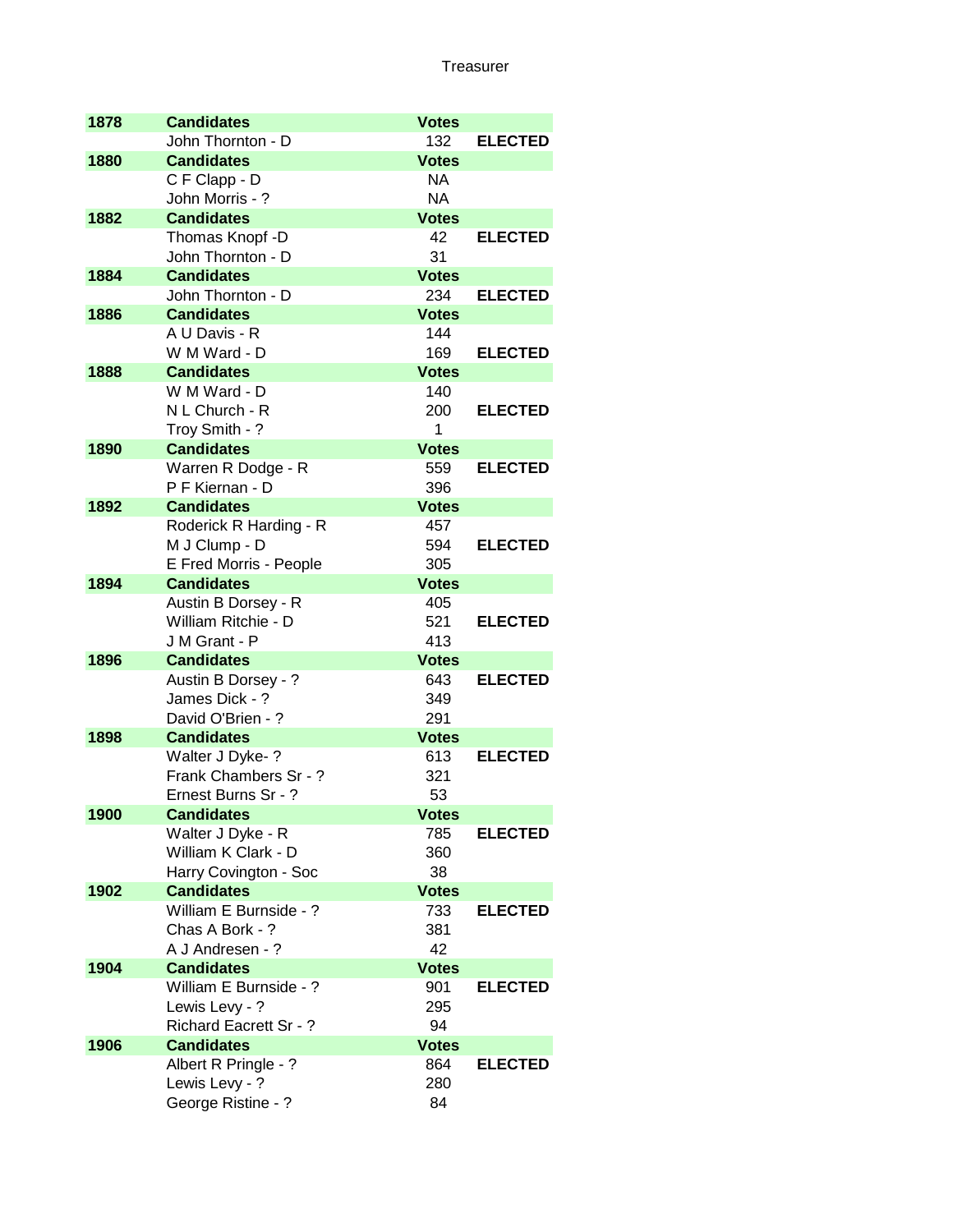| 1908 | <b>Candidates</b>           | <b>Votes</b> |                |
|------|-----------------------------|--------------|----------------|
|      | A R Pringle - R             | 776          | <b>ELECTED</b> |
|      | Hayes Evans - D             | 722          |                |
| 1910 | <b>Candidates</b>           | <b>Votes</b> |                |
|      | C L Babcock - R             | 1071         | <b>ELECTED</b> |
|      | A Cosser - ?                | 2            |                |
|      | D W Craig - ?               | 1            |                |
|      | Jack Layman - ?             | 1            |                |
| 1912 | <b>Candidates</b>           | <b>Votes</b> |                |
|      | C L Babcock - R             | 1367         | <b>ELECTED</b> |
|      | J W Hooker - Soc            | 678          |                |
|      | J L Beam - ?                | 1            |                |
| 1914 | <b>Candidates</b>           | <b>Votes</b> |                |
|      | Herbert H Wood - R          | 1632         | <b>ELECTED</b> |
|      | John Hallahan - D           | 844          |                |
|      | <b>G M Strudevant - Soc</b> | 428          |                |
| 1916 | <b>Candidates</b>           | <b>Votes</b> |                |
|      | Herbert H Wood - R          | 2285         |                |
|      | Madge Nailor - D            | 1            |                |
|      | ST Eddy - Soc               | 384          |                |
|      | W J Ware - ?                | 1            |                |
| 1918 | <b>Candidates</b>           | <b>Votes</b> |                |
|      | E S Stewart - R             | 995          | <b>ELECTED</b> |
|      | W D Pearce - D              | 269          |                |
|      | C D Miles - L               | 285          |                |
| 1920 | <b>Candidates</b>           | <b>Votes</b> |                |
|      | E S Stewart - R             | 1959         | <b>ELECTED</b> |
|      | O J Frye - Farm Labor       | 1110         |                |
| 1922 | <b>Candidates</b>           | <b>Votes</b> |                |
|      | Ralph E Davis - R           | 2201         | <b>ELECTED</b> |
| 1926 | <b>Candidates</b>           | <b>Votes</b> |                |
|      | R E Davis                   | 2854         | <b>ELECTED</b> |
|      | <b>Helen Curtis</b>         | 1            |                |
| 1930 | <b>Candidates</b>           | <b>Votes</b> |                |
|      | Walter A Baar - R           | 4213         | <b>ELECTED</b> |
| 1934 | <b>Candidates</b>           | <b>Votes</b> |                |
|      | Walter A Baar - R           | 3472         | <b>ELECTED</b> |
|      | Emerson G Lawrence - D      | 3067         |                |
| 1938 | <b>Candidates</b>           | <b>Votes</b> |                |
|      | No election results on file |              |                |
| 1942 | <b>Candidates</b>           | <b>Votes</b> |                |
|      | W M Gilliam - D             | 3561         | <b>ELECTED</b> |
| 1946 | <b>Candidates</b>           | <b>Votes</b> |                |
|      | Roy E Atterberry - D        | 3472         |                |
|      | Jens S Bugge - R            | 3790         | <b>ELECTED</b> |
| 1950 | <b>Candidates</b>           | <b>Votes</b> |                |
|      | George E Lawrence - D       | 3426         |                |
|      | Jens S Bugge - R            | 5243         | <b>ELECTED</b> |
| 1954 | <b>Candidates</b>           | <b>Votes</b> |                |
|      | Jens S Bugge - R            | 4903         | <b>ELECTED</b> |
|      | Earl E Gillespie - D        | 4510         |                |